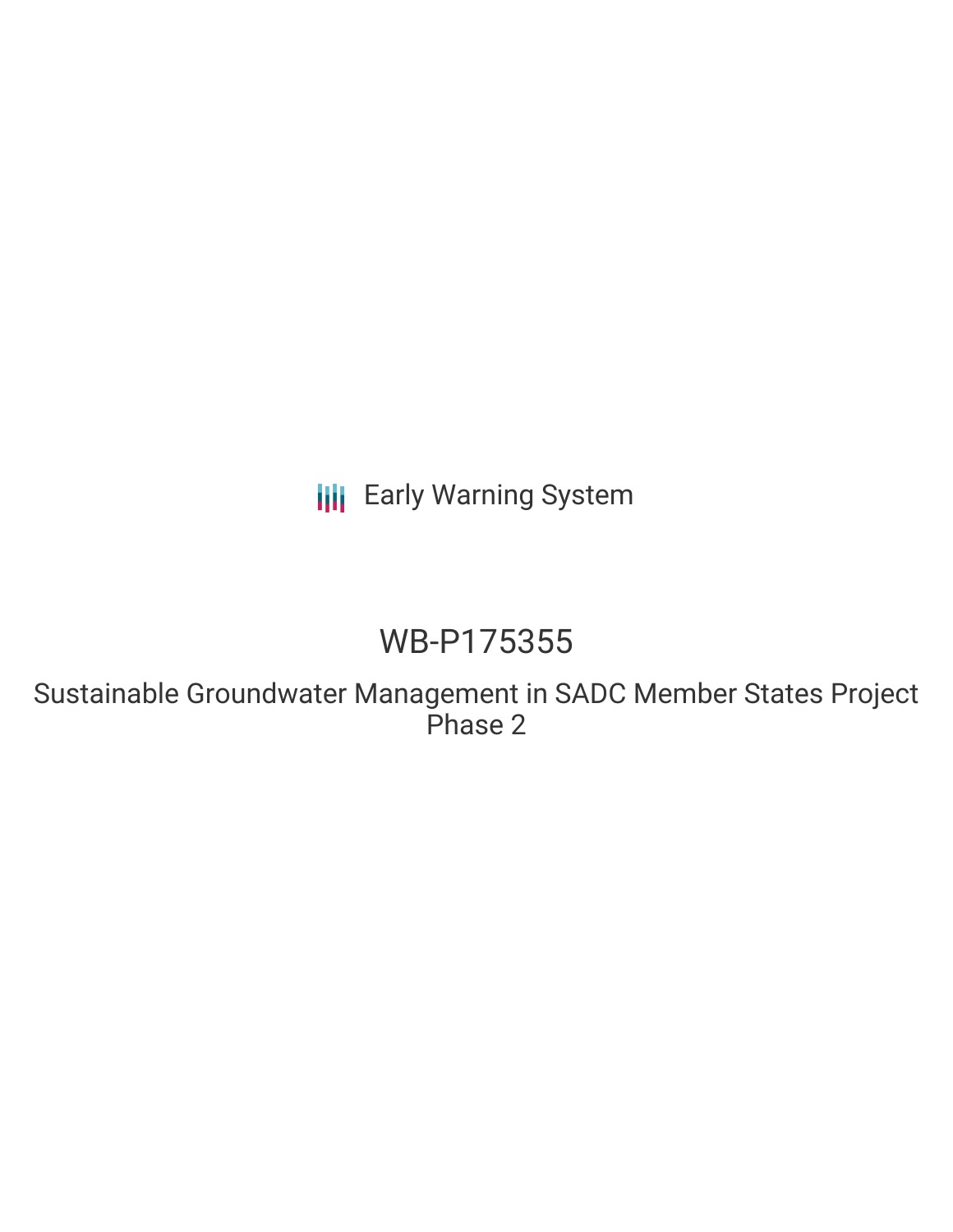

#### **Quick Facts**

| <b>Financial Institutions</b> | World Bank (WB)                                                      |
|-------------------------------|----------------------------------------------------------------------|
| <b>Status</b>                 | Proposed                                                             |
| <b>Bank Risk Rating</b>       | B                                                                    |
| <b>Voting Date</b>            | 2021-06-16                                                           |
| <b>Borrower</b>               | The Secretariat of the Southern African Development Community (SADC) |
| <b>Sectors</b>                | Climate and Environment, Technical Cooperation, Water and Sanitation |
| Investment Type(s)            | <b>Advisory Services</b>                                             |
| <b>Project Cost (USD)</b>     | \$9.00 million                                                       |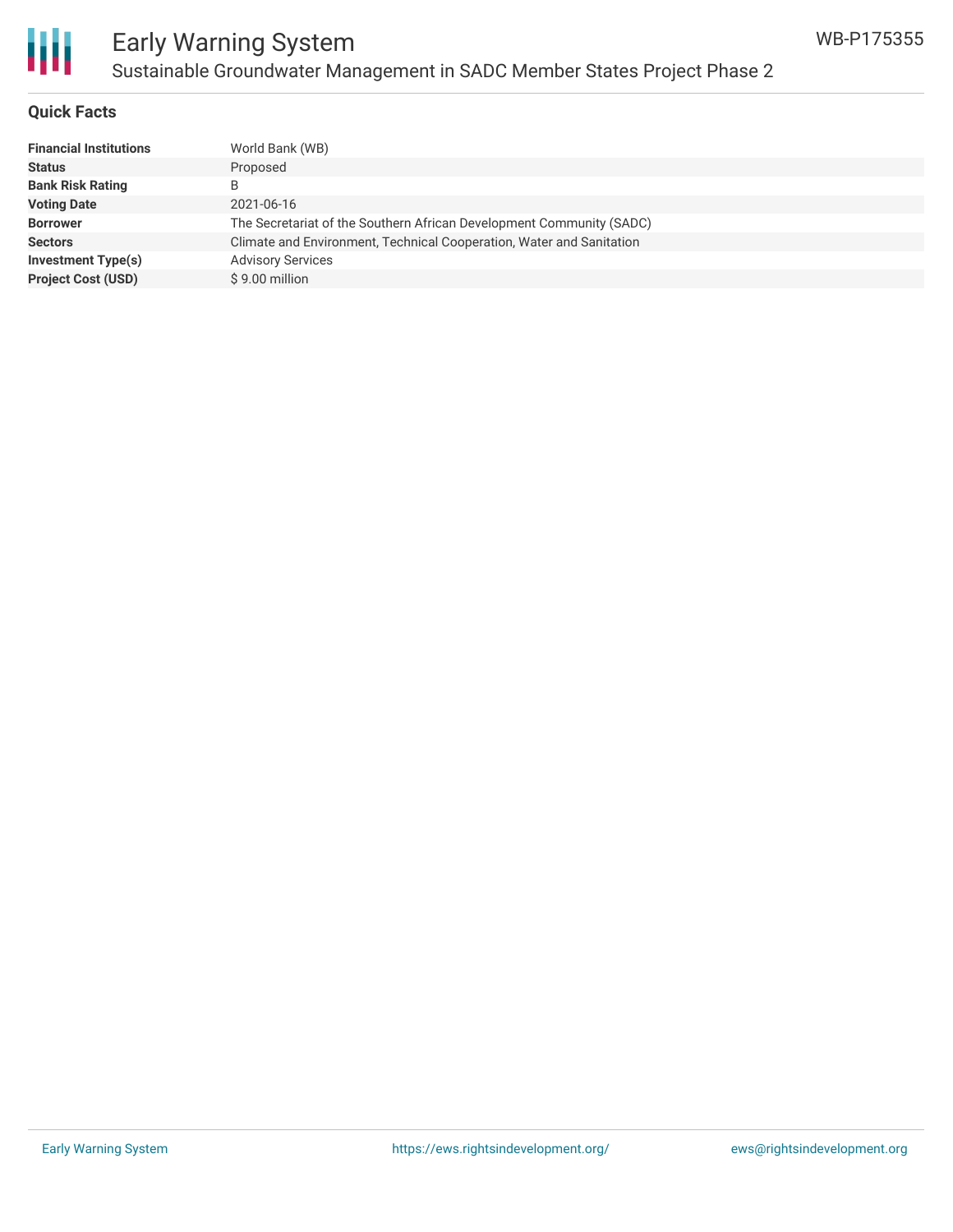

#### **Project Description**

According to bank documents, the project objective is to Strengthen Inclusive Groundwater Management in the SADC Region at National and Transboundary Levels.

The proposed project directly builds on the results of the ongoing Sustainable Groundwater Management in SADC Member States Project (P127086). The new project deepens and broadens the efforts to support the SADC Member States and Transboundary River Basin Organizations (RBOs) to operationalize advances in knowledge generation and dissemination, to institutionalize gains in the capacity at local, national and transboundary levels to manage groundwater resources sustainably and equitably as well as to develop infrastructure solutions based on broad-based and inclusive consultations that are ready to be scaled up through investment programs.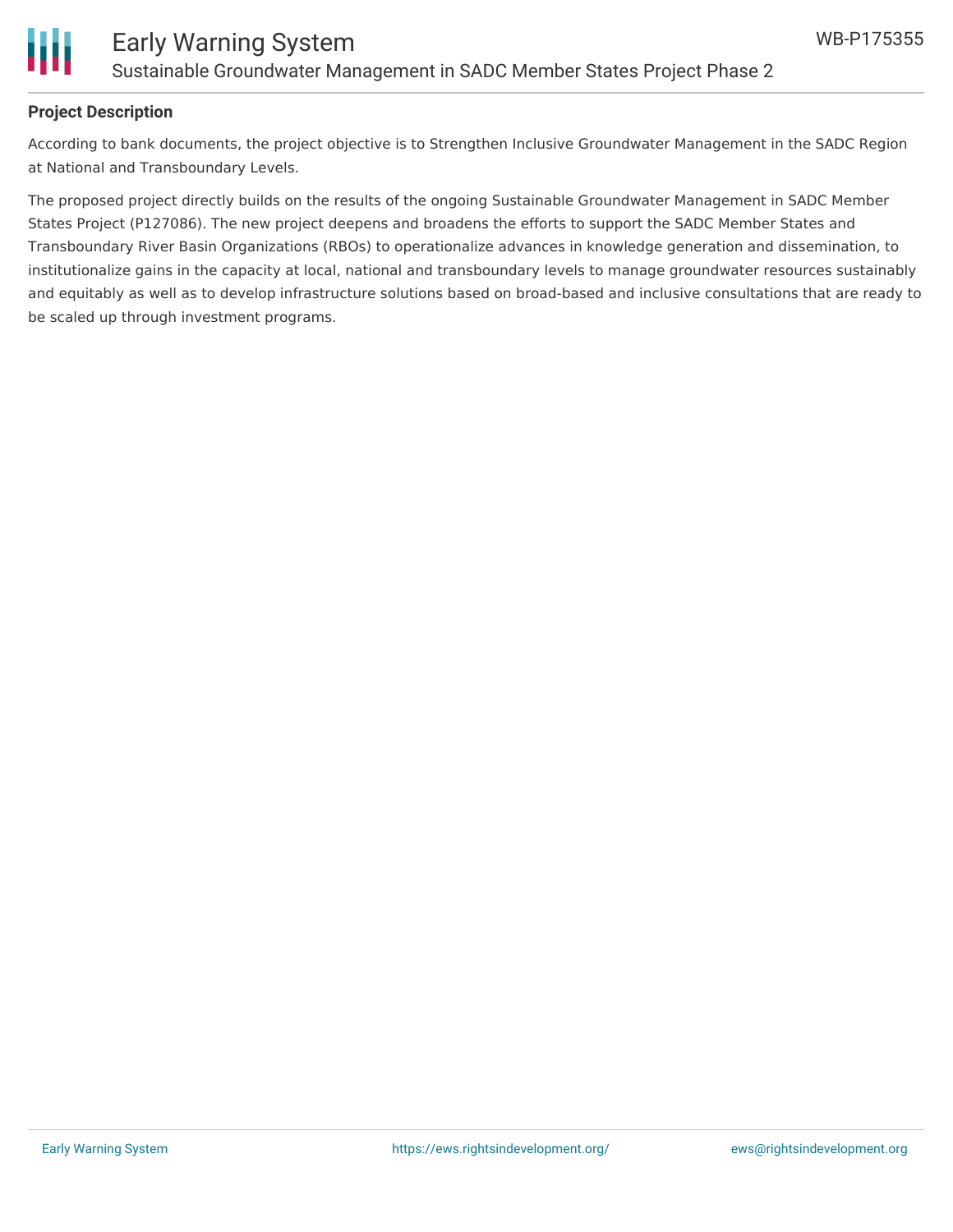

### Early Warning System Sustainable Groundwater Management in SADC Member States Project Phase 2

#### **Investment Description**

World Bank (WB)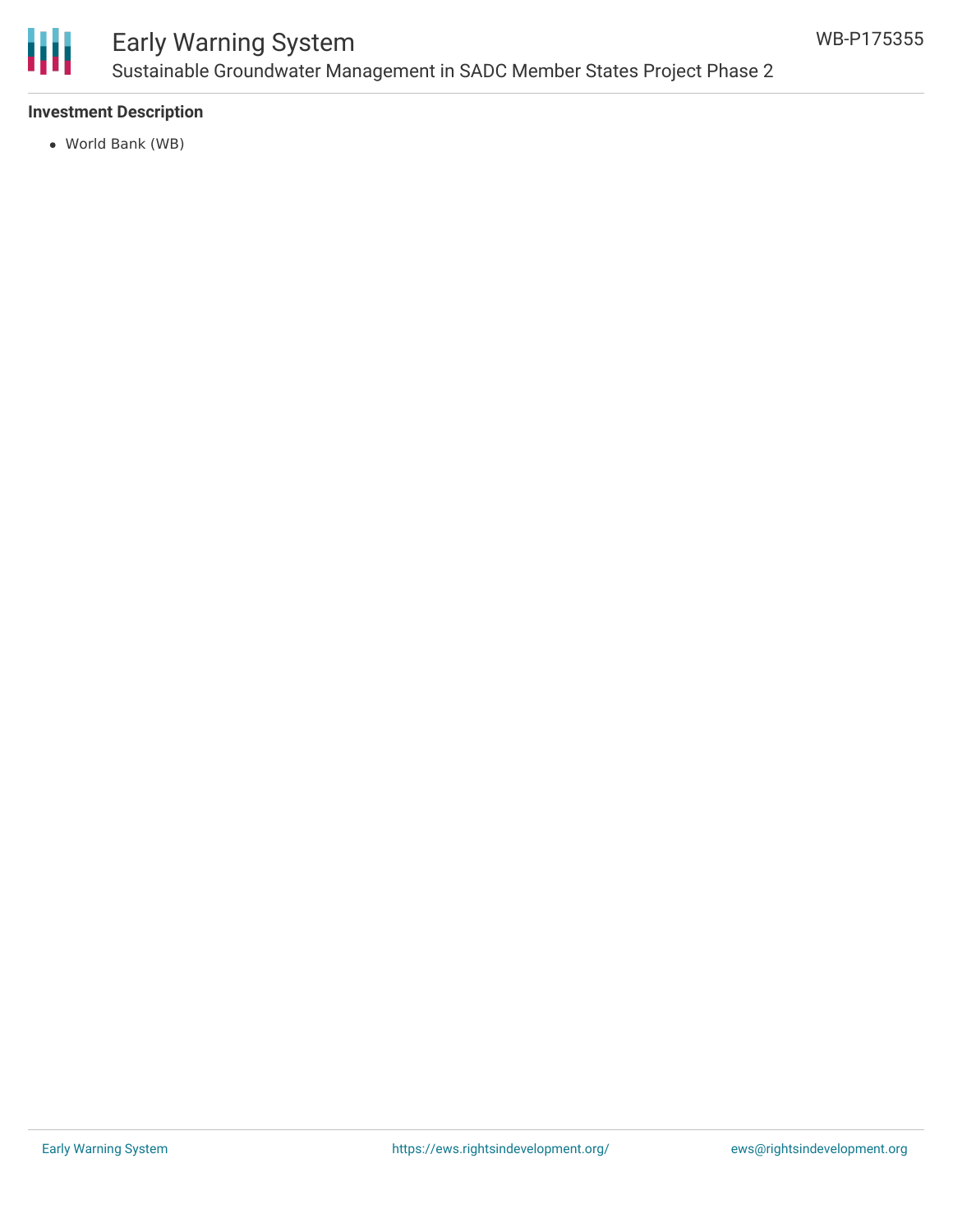

#### **Contact Information**

**World Bank:**

Anna Cestari Senior Water Resources Management Specialist

#### **Borrower:**

The Secretariat of the Southern African Development Community (SADC) Patrice Kabeya Senior Program Officer [pkabeya@sadc.int](mailto:pkabeya@sadc.int)

#### **Implementing Agency:**

SADC-Groundwater Management Institute (SADC-GMI) James Sauramba Executive Director [jamess@sadc-gmi.org](mailto:jamess@sadc-gmi.org)

#### **ACCESS TO INFORMATION**

To submit an information request for project information, you will have to create an account to access the Access to Information request form. You can learn more about this process at: [https://www.worldbank.org/en/access-to](https://www.worldbank.org/en/access-to-information/request-submission)information/request-submission

#### **ACCOUNTABILITY MECHANISM OF THE WORLD BANK**

The World Bank Inspection Panel is the independent complaint mechanism and fact-finding body for people who believe they are likely to be, or have been, adversely affected by a World Bank-financed project. If you submit a complaint to the Inspection Panel, they may investigate to assess whether the World Bank is following its own policies and procedures for preventing harm to people or the environment. You can contact the Inspection Panel or submit a complaint by emailing ipanel@worldbank.org. Information on how to file a complaint and a complaint request form are available at: [https://www.inspectionpanel.org/how-to](https://www.inspectionpanel.org/how-to-file-complaint)file-complaint